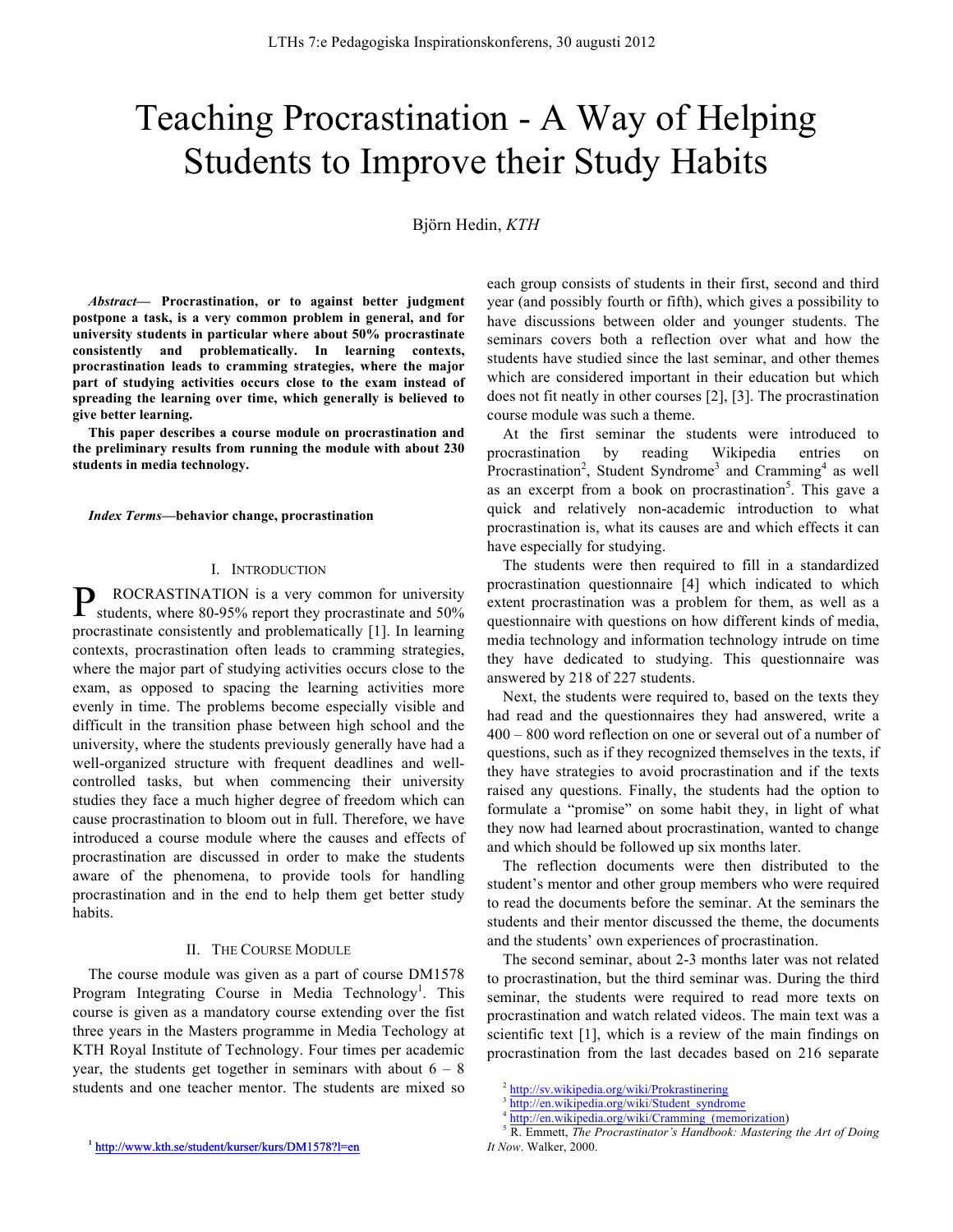works. The text includes parts describing the history of procrastination, the effects of procrastination, the main causes of procrastination, a theory on procrastination (TMT, Temporal Motivation Theory) especially interesting for students, and a discussion of different interventions for reducing procrastination tendencies. The students were required to read only some specific parts of the text. The next text was "Is Google Making us Stupid - What the Internet is doing to our brains" <sup>6</sup> by Nicholas Carr, a text which argues that the internet has changed the way we think and makes us less capable to concentrate and easier to distract. This text was deemed relevant since, as shown in the results chapter, computer-related procrastination is a highly relevant topic for this group of students. Furthermore, the students were required to watch two videos, one 4-minute video of more amusing character called "The Meaning of Procrastination"<sup>7</sup>, and one TED Talk by Matt Cutts titled "Try something new for 30 days"<sup>8</sup> , which shows a method for how to change your behavior by trying something for 30 days. This in combination with a list of suggestions for how to get things done<sup>9</sup> gave the students their final task; to find one habit, study-related or not, which they wanted to add to their lives and one which they wanted to remove from their lives, and try this for 30 days. This was inspired by practice and theories of behavioral change, like "3 tiny habits" [5] and the "Fogg Behavior Model" (FBM-model) [6]. At the fourth seminar there was a follow-up on how well this had worked.

## III. DATA COLLECTION AND DEMOGRAPHICS

The questionnaire which most of the results are based on was answered by 218 of 227 students giving a response rate of 96%. Of the respondents, 39.4% were women, 30.7% studied their first year, 26.1% studied their second year, 33% followed their third year and 10.1% followed their fourth year or above. 80.7% of the students owned a smartphone, 11% owned a tablet and 90.4% owned a laptop computer.

The questionnaires and the reflection documents were nonanonymous in order to be able to compare questionnaire results with the corresponding texts, but since the course always involves personal non-anonymous reflections on learning and other relatively personal matters, this has hopefully not biased the material too much.

## IV. RESULTS

The initial questionnaire showed that procrastination is indeed a problem for many students, which is in line with previous studies [1]. 38% answered that they see procrastination as a big or very big problem, and only 4.6% of the students don't see procrastination as a problem at all. On a five-grade scale with the options very often, often, now and then, seldom and finally very seldom or never, 48% often or very often regret that they didn't start assignments earlier and



Fig. 1. The distribution of how many of the 16 listed e-procrastination categories the students used often or very often when they "really ought to study". 192 of 218 reported at least one category.

35.3% often or very often, at the day's end, feel they could have spent their time better. The questionnaire also included questions about the students' e-procrastination habits using computers and mobile phones, where they answered questions of the type "When I really ought to be studying, I sometimes rather spend my time ..." followed by in turn facebooking on computers, facebooking on mobile phones, other social media on computers, other social media on mobile phones, games on computers, games on mobile phones, news sites on computers, news sites on mobile phones, E-shopping on computers, Eshopping on mobile phones, film/TV/DVD etc on computers, film/TV/DVD etc on mobile phones, other surfing on computers, other surfing on mobile phones, email on computers, email on mobile phones and finally SMS on mobile phones. The questions were answered on a scale with the alternatives very often, often, now and then, seldom, very seldom or never, and finally the alternative "I don't use [X]".

The results showed that 192 of 218 students, or 88%, answered often or very often on at least one of the 17 eprocrastination categories, with an average of 4.7 categories per e-procrastinating student (Fig. 1.). If restricting to the nine mobile categories (m-procrastination), the corresponding figures were 143 students or 66%, with an average of 2.45 categories per m-procrastinator. The top three categories for where students often or very often chose e-procrastination instead of studying was "other surfing on computer" (54.6%), "film/TV/DVD etc on computer" (54.1%) and "Facebook on computer" (52.3%). The top three categories for mprocrastination was SMS (50.4%), "email on mobile phones" (28.9%) and "Facebook on mobile phones" (24.8%).

As for evaluating the success of the course module described in this paper, special attention was given to the 38% who considered procrastination a big or very big problem. Of these, 15 were randomly selected for a deeper analysis of their reflection documents after the third seminar of the course, where the students had a chance to see if possible nonprocrastination promises they made after the first seminar had succeeded, and where they were required to state whether the

<sup>6</sup> http://bit.ly/PRzg18

http://www.youtube.com/watch?v=37wR\_TWdVy0

<sup>8</sup> http://bit.ly/N5l8AM

h http://bit.ly/MlQeo5